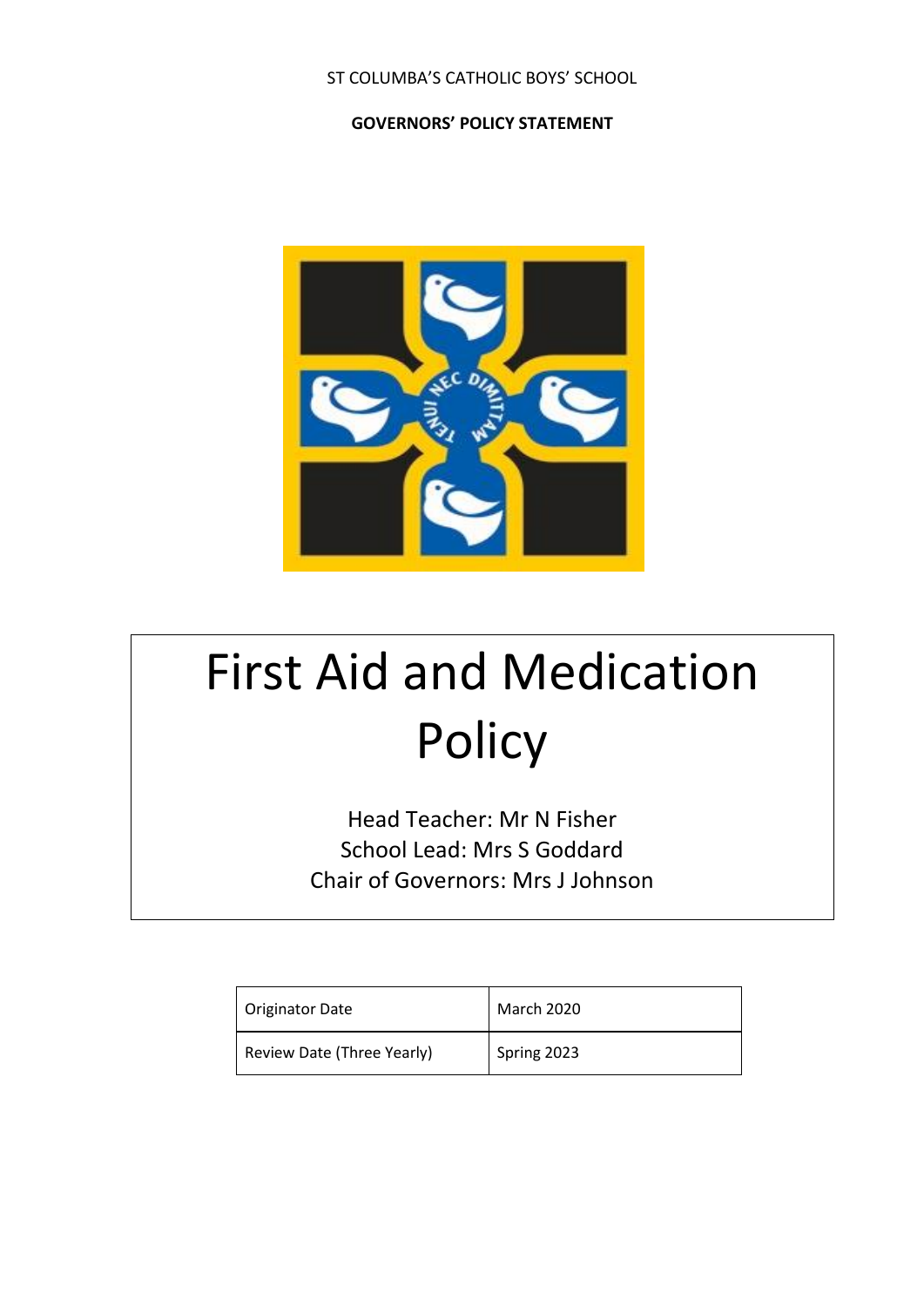# **A. First Aid, accidents and incidents**

- 1. A First Aid Risk assessment will be carried out on an annual basis. The Risk Assessment will consider:
	- i. The size of the school;
	- ii. The location of the school and accessibility for emergency services;
	- iii. The number and age range of students;
	- iv. The number of staff;
	- v. Particular hazards within the school and specialist areas;
	- vi. Accident records;
	- vii. Provision at breaks, lunchtimes and during holiday periods; and
	- viii. Provision for school trips.

*The Risk assessment will advise the number of trained First Aid staff that the school has and the First Aid procedures.*

- 2. The school will always have an appropriate number of trained First aiders who have completed the 'First Aid at Work 'qualification within a valid time frame.
- 3. A 'lead' Fist Aider will be appointed from the trained First Aid staff. This person will, where possible, administer the majority of First Aid within the school and maintain accurate records in an Accident Log or book.
- 4. **It is emphasised that the school has only qualified First Aiders and NOT trained doctors or nurses.**
- 5. Only basic First Aid will be administered in school, to include ice-packs and light support/ bandages. No emergency medicine will be administered unless prescribed for a student.
- 6. In the case of minor injury, a member of staff will contact parents or carers immediately. Parents or carers should come to school to accompany their child to have the injury checked. In the exceptional circumstance of a parent or carer not being able to get to school in the time required, a member of staff will accompany the student in a taxi to the nearest hospital but they MUST be met at the hospital by a parent or carer.
- 7. In the case of a serious injury an ambulance will always be called. A member of staff will contact parents or carers immediately. Parents or carers should come to school to accompany their child in the ambulance. In the exceptional circumstance of a parent or carer not being able to get to school in the time required, a member of staff will accompany the student in the ambulance, but MUST be met at the hospital by a parent or carer. In non-life threatening cases ambulance response times may mean that it would be faster for the student to be escorted to the hospital by a parent or carer.
- 8. Staff will monitor or organise appropriate supervision for any student in receipt of First Aid who is waiting for an ambulance.
- 9. If a student feels unwell during the school day, staff are not permitted to issue or administer medication unless it is prescribed for the student and handed in to the Front Office. If the student does not feel able to continue in lessons, parents or carers will be contacted and will be expected to collect the student.
- 10. First Aid boxes will be stored at key locations around the school although it must be a trained First Aider who administers any First Aid to students.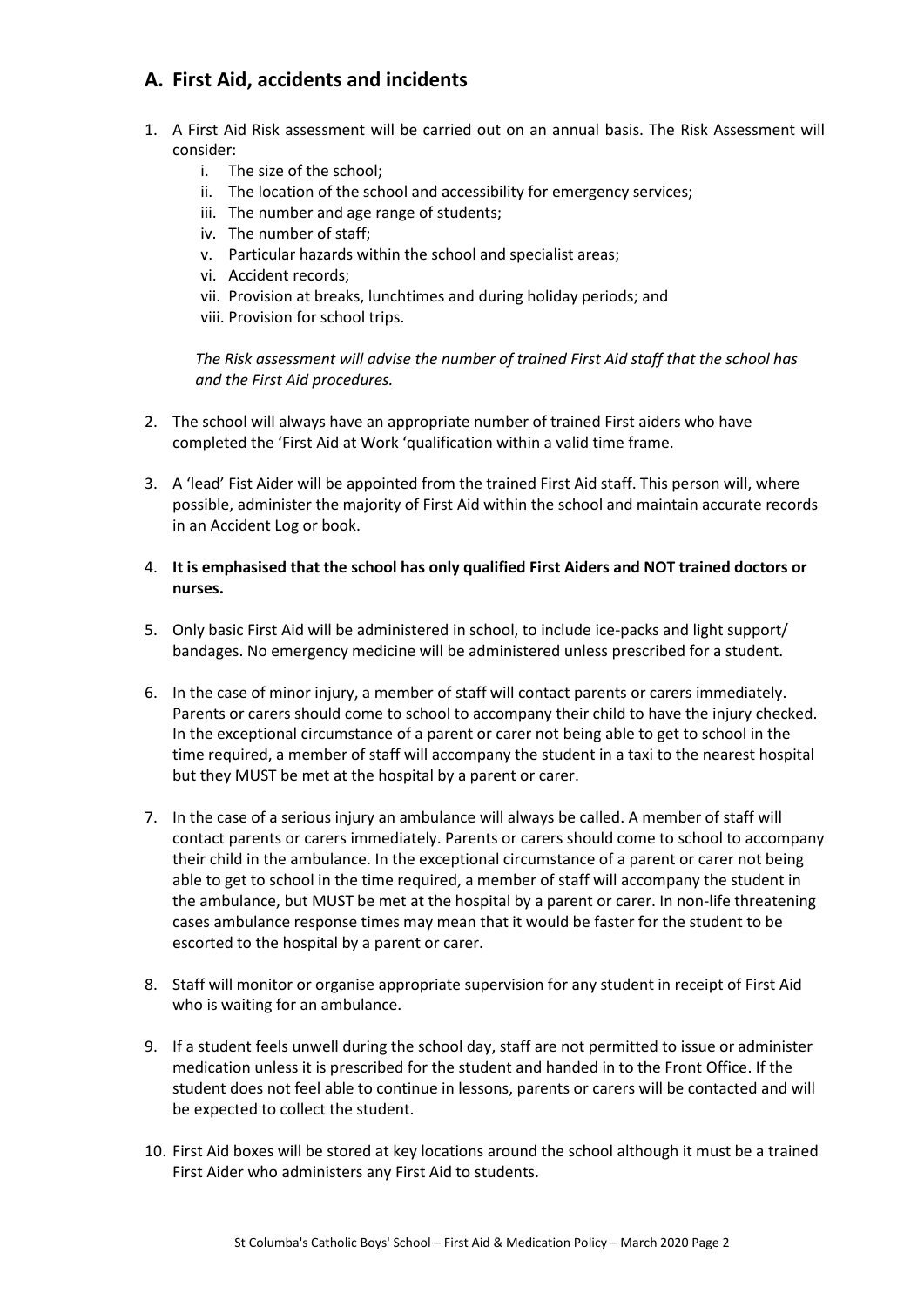- 11. Staff administering First Aid will always disposable plastic gloves and these will be disposed of in a sealed plastic bag.
- 12. All accidents and incidents (including 'near misses') to staff and students must be reported and recorded using the Accident Book in the Front Office.

# **B. Medication in School**

## **General Principles:**

- 1. **It is emphasised that the school has only qualified First Aiders and NOT trained doctors or nurses;**
- 2. The school will regularly review the policy making updates as appropriate;
- 3. The school will provide the facility to store, administer and record individually prescribed medication;
- 4. The school will train and monitor staff who assist with the administration of medication;
- 5. In the event that a student refuses to take a prescribed medication the school will advise the parent or carer and offer the alternative to have the medication returned in a resealable bag signed by the administrator or destroy the medication as per the guidelines;
- 6. Medication that has been contaminated i.e. that has been dropped or spat out, will be destroyed and recorded and the parent or carer informed;
- 7. Medications that are handed in that are not in their original dispensing containers will be rejected and the parent or carer informed. This may result in a student being sent home from school;
- 8. Parents and carers are advised that St Columba's Catholic Boys' School does not allow students to carry/ administer medication and that all medication, with the exception of Asthma pumps and Diabetes medication, must be handed in to the Front Office on arrival at school;
- 9. The school will notify parents and carers if required, should an outbreak of a contagious condition arise within the school. Advice on the periods of exclusion for contagious diseases and head lice will be available on request;
- 10. All staff have a duty of care and should be aware that under normal circumstances administration of medical care will be legally acceptable and no liability for malpractice would apply; and
- 11. It is a parent or carer's responsibility to provide medication to the school for their child and to ensure that stocks are replenished. The school will NOT contact parents or carers when the medication runs out.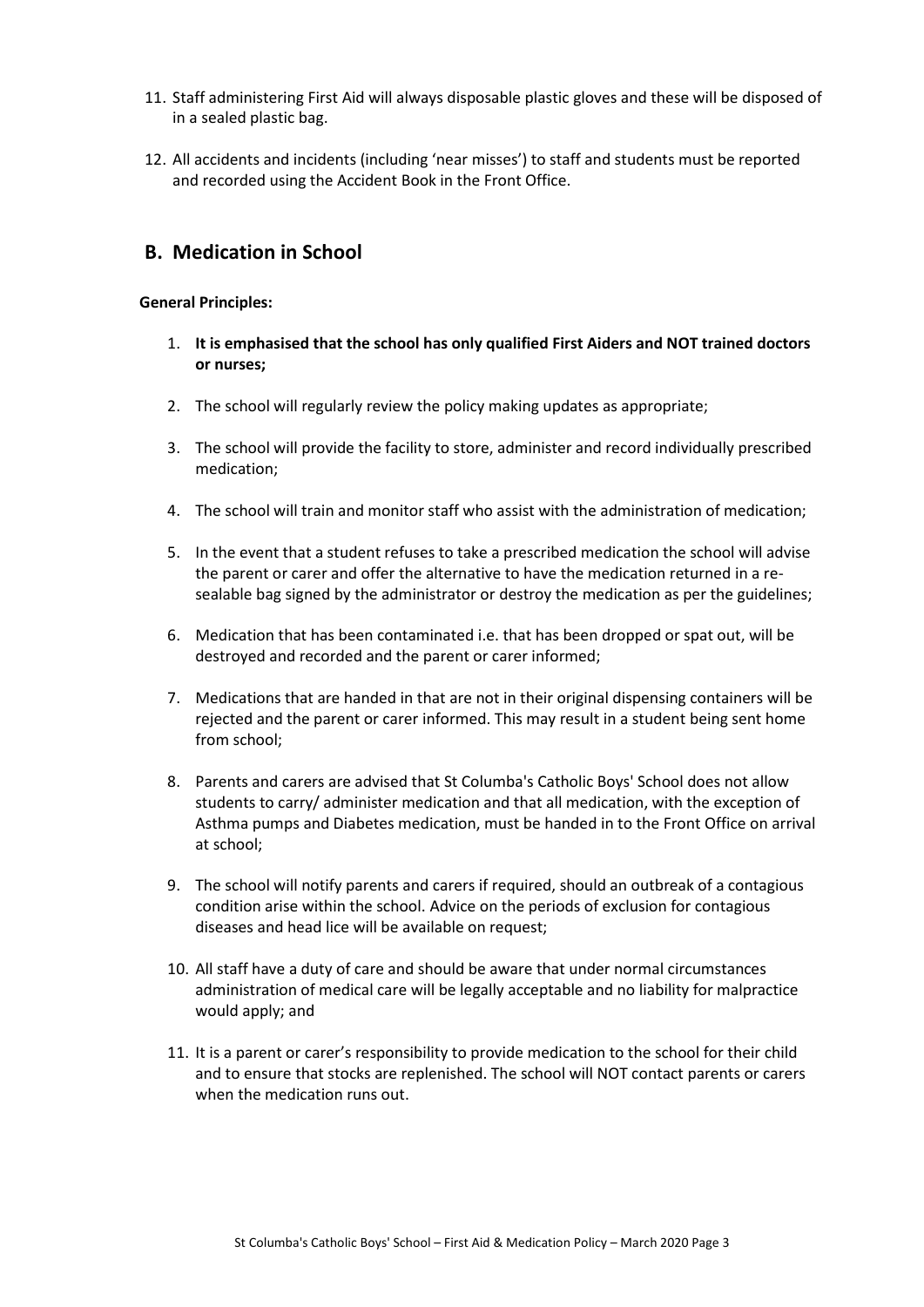## **Procedures**

## **Prescribed medication:**

Medicines should only be taken into school or on school trips or fixtures when essential, where it would be detrimental to a student's health if the medicine were not administered during the school day. The College will only accept medicines that have been prescribed by a doctor, dentist, nurse prescriber or pharmacist. Medicines must always be provided in the original dispensing container and include the prescriber's instructions for administration. Medication handed in at the Front Office will be recorded in the Medicines Book.

# **Controlled drugs:**

Any trained member of staff may administer a controlled drug to the student for whom it has been prescribed, providing it is in accordance with the prescriber's instructions. Controlled Drugs must be stored and administered in accordance with the following procedure:

- Drugs will be stored in a locked, non-portable container and only named staff should have access; and
- It is the parent or carer's responsibility to ensure the necessary amount of medication required is kept by the school and reserves are replenished when necessary.

# **Non-prescribed medication:**

The school will not hold any non-prescribed medication for use by students.

# **Short-term medical needs:**

In certain circumstances, where non-administration of a medication could be detrimental to a student's health, the school will hold antibiotics for administration throughout the school day.

# **Safety of medication supplies:**

Large volumes of medicines should not be stored at the school. Medicines will be stored in accordance with the product instructions and in its original dispensing container. The container must be clearly marked with the student name, dosage and frequency of administration. Where two or more medicines have been prescribed, each must be in its own original dispensing container.

Students should be aware of how to access their medication and who is allowed to administer. Emergency medication such as asthma inhalers or Epipen/Anapens must be easily available. Refrigeration will be available for medication that requires temperature control.

## **Risk assessments:**

Under the Health and Safety Policy, risk assessments will be regularly undertaken with regard to all aspects of medical treatment, including but not limited to:

- Storage of medicines;
- Hazardous waste/ clinical waste; and
- Administration of medication.

## **Staff indemnity:**

The governors of St Columba's Catholic Boys' School fully indemnify its staff against claims for alleged negligence, providing they are acting within the scope of their employment and have been provided with appropriate training. For the purposes of indemnity, the administration of medicines falls within this definition and hence staff can be reassured about the protection their employer provides. In practice, indemnity means the governors and not the employee will meet the cost of damages should a claim for negligence be successful. It is very rare for school staff to be sued for negligence and instead the action will be usually be between the parent or carer and the employer. Staff should at all times follow the guidance provided by the school.